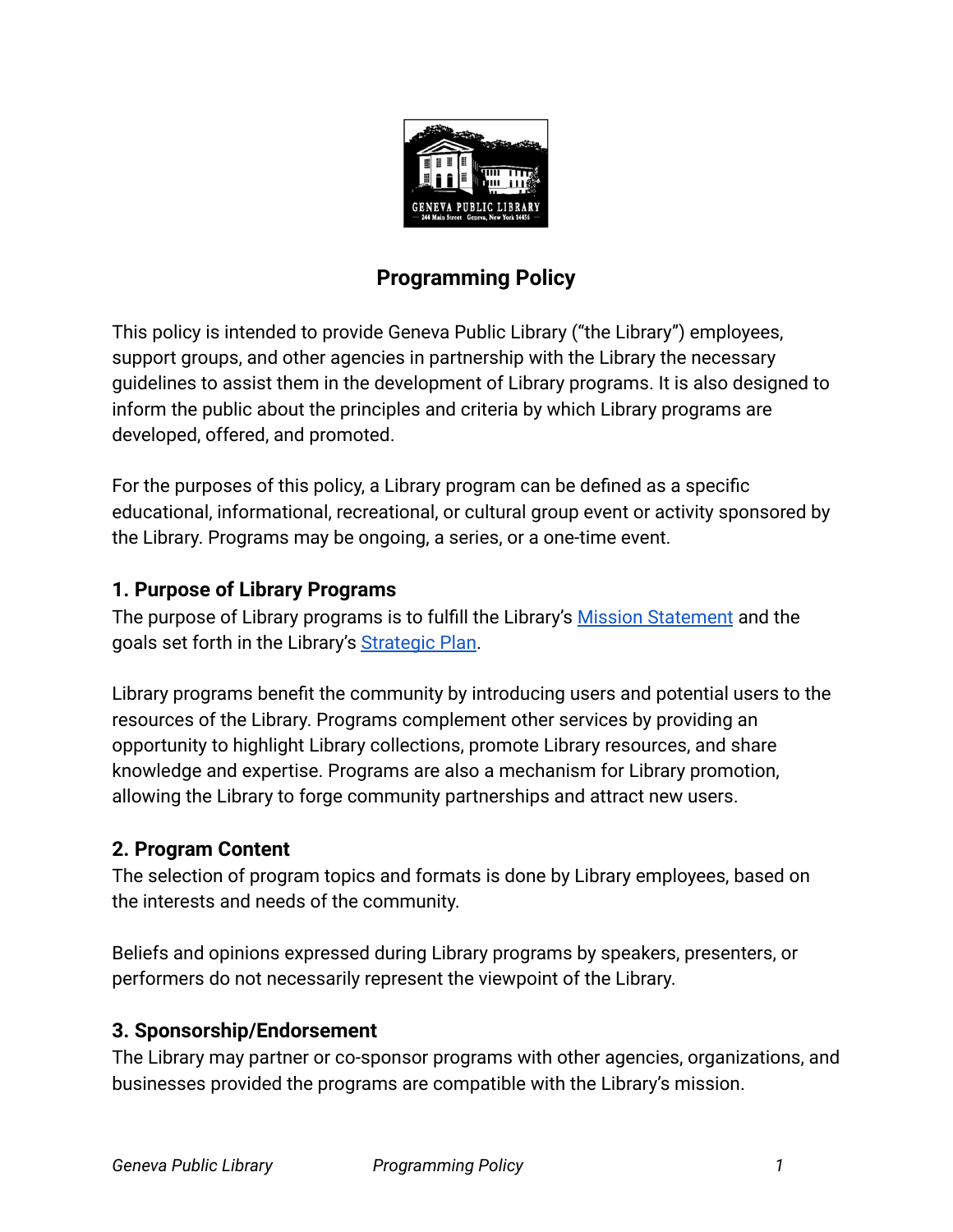Co-sponsorships and collaboration decisions are made on the basis of mutual need and equitable benefit between the Library and potential partners. Unsolicited offers from individuals or organizations to present programs will be evaluated by Library employees, and the Library reserves the right to decline sponsorship or resource requests.

The Director or programming employees may determine that a non-Library event requesting use of a meeting room space should be sponsored by the Library. If so, the determining employee becomes the Program Supervisor. They are responsible for helping the organization with their event, any room-use fees are waived, and the event may be publicly promoted on the Library's events calendar.

## **4. Publicity**

The Library will generate and disseminate all publicity for Library-sponsored or co-sponsored programs except where mutually agreed upon between the Library and program partners. Any requirements for publicity or sponsorship statements (such as crediting funding agencies or use of logos) will be mutually communicated, agreed upon between the Library and program partners, and maintained by all parties.

For all Library-sponsored or co-sponsored programs, the Library will be the point of contact for all formal press releases and public inquiries except where mutually agreed upon by program presenters/partners and the Library. Only the Library will have access to Library publicity avenues such as mailing lists, Library websites and social media accounts, or Library email.

The Library may take photographs at Library programs for internal use, display (ex. social media, newsletter, etc.), and evaluation purposes. In addition, local publications may photograph or film Library events with express permission from the Library. Program presenters, speakers, and participants may bring and use cameras or videotape equipment to record the program for personal use with express permission from the Library. Library employees should distribute the Photography Release Form to all program participants prior to the start of the program.

## **4.1 Foundation for the Geneva Public Library**

Library employees generate all marketing material for Foundation events and provide those materials for distribution by Foundation members and to any co-sponsors. Library employees may help create or distribute press releases and submit events to community calendars on behalf of the Foundation.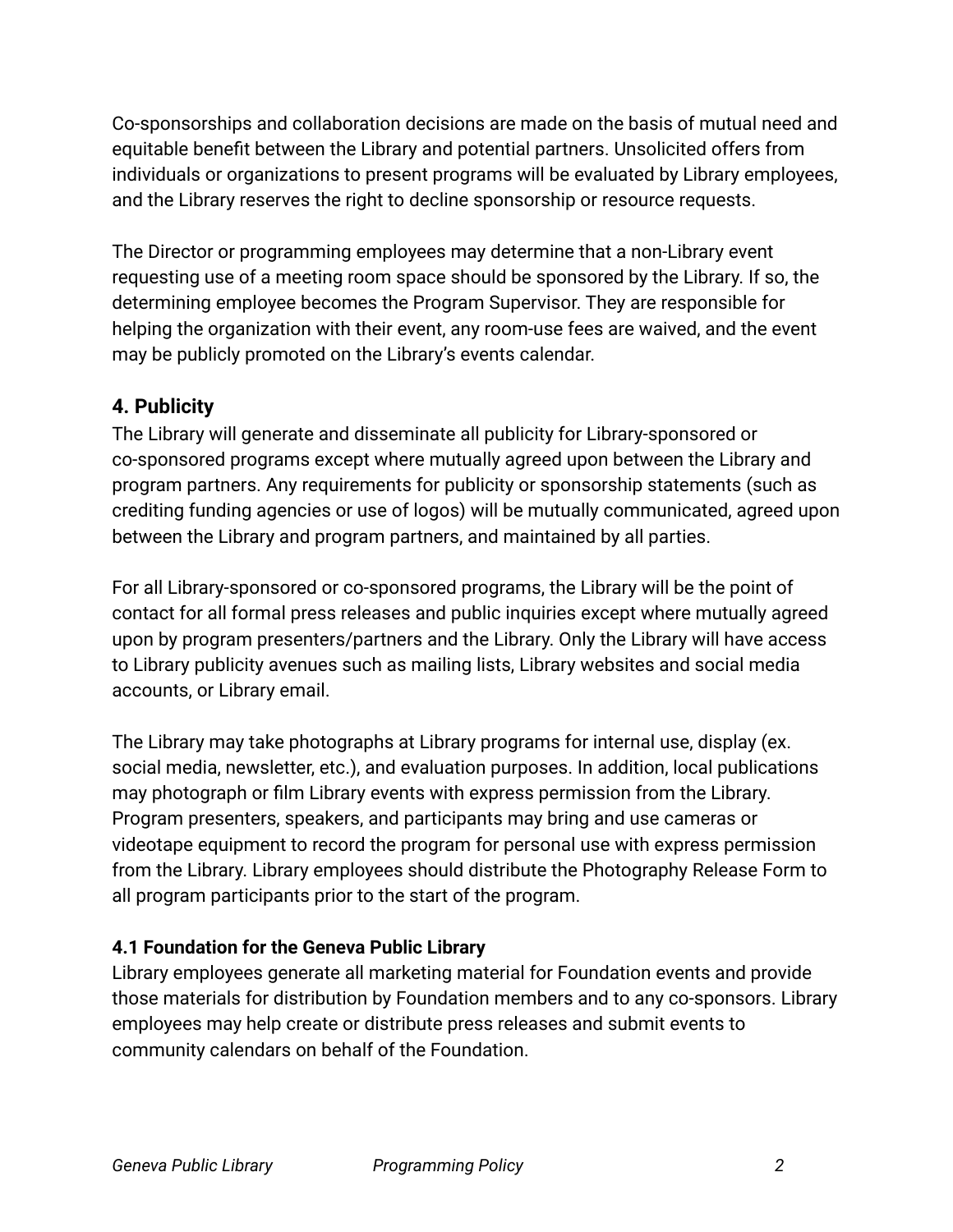#### **5. Responsibilities**

Every Library-sponsored or co-sponsored program will have an employee designated as Program Supervisor.

The Program Supervisor may collaborate or delegate some responsibilities for program coordination to support employees. Program Supervisors will direct their support staff in the development and presentation of Library programs. Volunteers who develop or present programs will do so under the direction of an employee Program Supervisor.

Every attempt will be made to accommodate all who wish to attend and participate in a Library program. With reasonable notice, it is the responsibility of the Library to secure use of assistive devices to further this goal.

#### **6. Limitations**

Library programs must be free of charge and open to the public. This stipulation does not apply to Foundation for the Geneva Public Library fundraising events.

Programs offered by the Library may be limited by space, budget, and employee availability.

The Library reserves the right to limit program attendance due to space constraints, safety issues, or unreasonable disruption to Library services and activities. In a case where attendance is limited, a reasonable and non-discriminatory mechanism will be used, such as registration on a "first come" basis.

Though Library programs may cause disruption to some Library services and activities, employees will endeavor to mitigate the disruption whenever possible. A list of upcoming programs can be found on the Library's online events calendar and in monthly newsletters.

The Library reserves the right to set age requirements or recommendations for programs.

All programs must abide by Library policies, including the [Food and Drink Policy](https://www.genevapubliclibrary.net/uploads/4/9/7/8/49788875/food_and_drink_policy.pdf).

The Library reserves the right to cancel a program at any time and for any reason. The decision of whether or not to reschedule it will fall to the Program Supervisor.